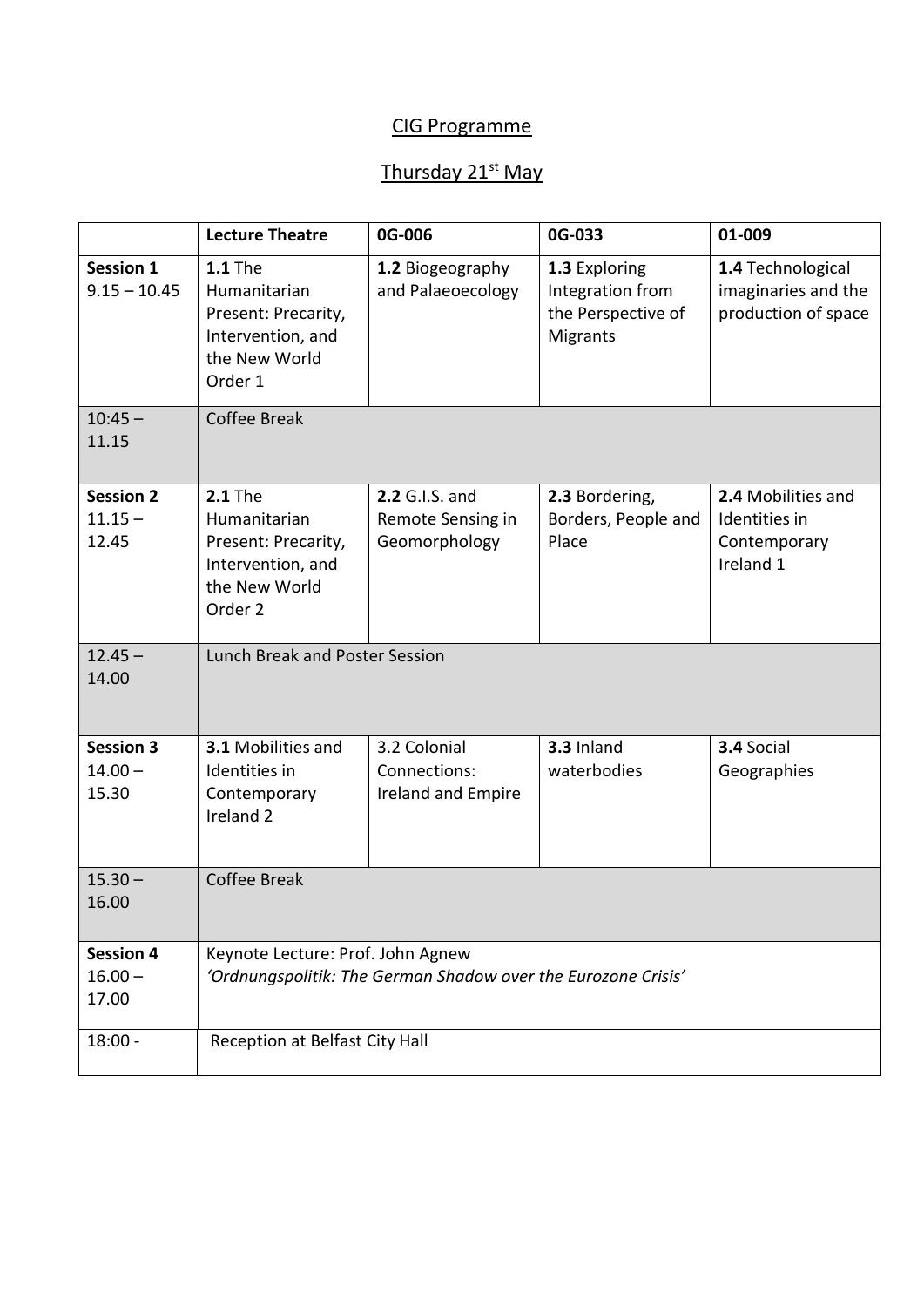## Friday 22<sup>nd</sup> May

|                                     | <b>Lecture Theatre</b>                                                                 | 0G-006                                          | 0G-033                                                                      | 01-009                                                                                                            |
|-------------------------------------|----------------------------------------------------------------------------------------|-------------------------------------------------|-----------------------------------------------------------------------------|-------------------------------------------------------------------------------------------------------------------|
| <b>Session 5</b><br>$9.15 - 10.45$  | 5.1 Irish Historical<br>Geographies                                                    | 5.2<br>Environment,<br>Religion,<br>Geopolitics | 5.3 Climate<br>Scenarios and<br>Impacts 1                                   | 5.4 Urban<br>Sustainability and<br>Resource<br>Management                                                         |
| $10:45 - 11.15$                     | Coffee Break                                                                           |                                                 |                                                                             |                                                                                                                   |
| Session 6<br>$11.15 - 12.45$        | <b>6.1 GSI</b><br>Postgraduate<br><b>Award Session</b>                                 | 6.2 Coastal and<br>Marine<br>Environments       | 6.3 Geographies<br>of the Economy<br>and<br>Financialisation 1              | 6.4 Cultural<br>Geographies of<br>Display, Exhibition<br>and Spectacle 1                                          |
| $12:45 - 14:00$                     | Lunch Break                                                                            |                                                 |                                                                             |                                                                                                                   |
| <b>Session 7</b><br>$14.00 - 15.30$ | 7.1 Coastal and<br><b>Marine Resource</b><br>Management                                | 7.2 Landscapes<br>of the First<br>World War     | 7.3 Cultural<br>Geographies of<br>Display,<br>Exhibition and<br>Spectacle 2 | 7.4 Art and<br>Geography 1:<br>(Re)theorising<br>embodied practice:<br>Power, memory<br>and public<br>geographies |
| $15:30 - 16:00$   Coffee Break      |                                                                                        |                                                 |                                                                             |                                                                                                                   |
| <b>Session 8</b><br>$16.00 - 17.00$ | Keynote lecture: Prof. Michael Heffernan<br>'Geography at war and at peace, 1914-1920' |                                                 |                                                                             |                                                                                                                   |
| $18.00 -$                           | Drinks Reception and Conference Dinner, including GSI Awards                           |                                                 |                                                                             |                                                                                                                   |